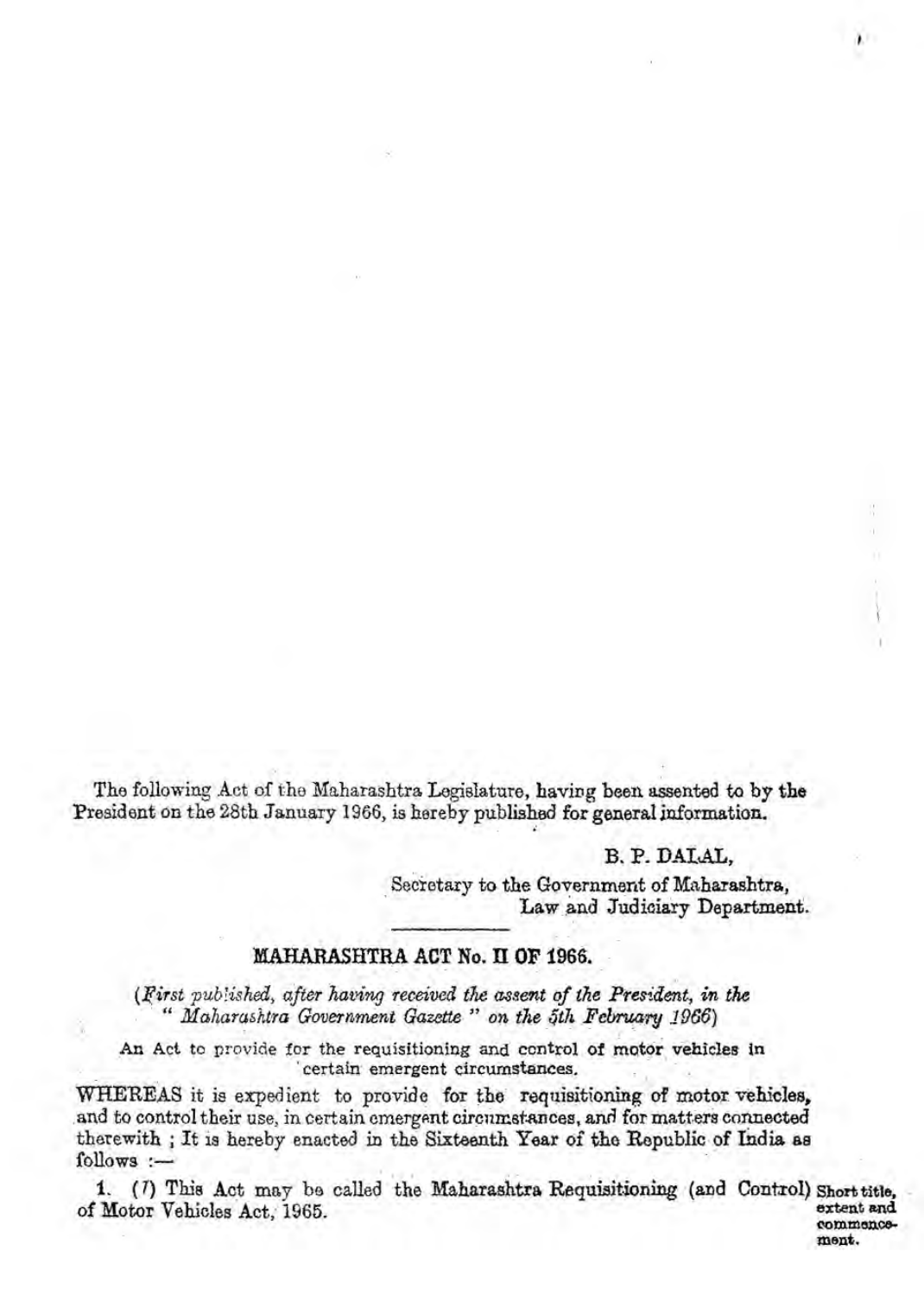$(2)$  Itextends to the whole of the State of Maharashtra.

 $(2)$  It shall come into force on such date as the State Government may. by notification in the *Official Gazette*, appoint.

Dafinitions.

2. In this Act, unless the context otherwise requires,-

(a) "motor vehicle " or " vehicle " means any vehicle used or capable of being used, for the purpose of road transport, which is mechanically propelled, whether used for drawing other vehicles or otherwise;

*(b)* " owner" includes, where the person in possession of a motor vehicle is a minor, the guardian of such minor, and in relation to a motor vehicle which is the subject of a hire purchase agreement, the person in possession of the vehicle under that agreement ;

 $(c)$  " prescribed " means prescribed by rules made under this Act.

Bequiaitioning of motor

3. (*I*) If in the opinion of the State Government it is necessary or expedient so to do for securing the maintenance of services and supplies essential to the life of the community, the maintenance of public order, or the relief of distress caused by serious draught, flood, fire or *other* natural calamities, the State Government may, by order in writing, requisition any motor vehicle and may make such further orders as appear to it to be necessary or expedient, in connection with the requisitioning.

(2) Where the State Government has requisitioned any motor vebicle under sub. section (1). it shall vest in that Government for the period of the requisitioning and that Government may use or deal with it in such manner as may appear to it to be expedient.

(3) Any person authorised by the State Government may at any reasonable hour enter any premises and inspect any motor vehicles therein or thereon for the purpose of determining whether, and, if so, in what manner, any order under this section should be made in relation to such vehicle, or with a view to securing compliance with any order made under this section.

**Release from 4.** (*I*) The State Government may, at any time release from requisitioning requisitioning  $\frac{1}{2}$ requisition-<br>ing. ... any motor vehicle requisitioned under the last proceding section and shall, as far as possible restore the vehicle in as good a condition as it was when possession thereof was taken, subject only to the changes caused by reasonable wear and tear.

> $(2)$  When any vehicle is to be released from requisitioning, the State Government may, after such enquiry, if any, as it may in any case consider necessary to make or cause to be made, specify by order in writing to whom possession of the vehicle shall be given.

> (3) The delivery of possession of the requisitioned vehicle to the person specified in the order made under sub-section  $(2)$  shall be a full discharge of the State Government from all lisbility in respect of such property, and the requisitioning shall be at an end :

> Provided that, nothing in this section shall projudice any rights in respect of the property which any other person may be entitled to by due process of law to euforce against the person to whom the possession of the property is so delivered.

. .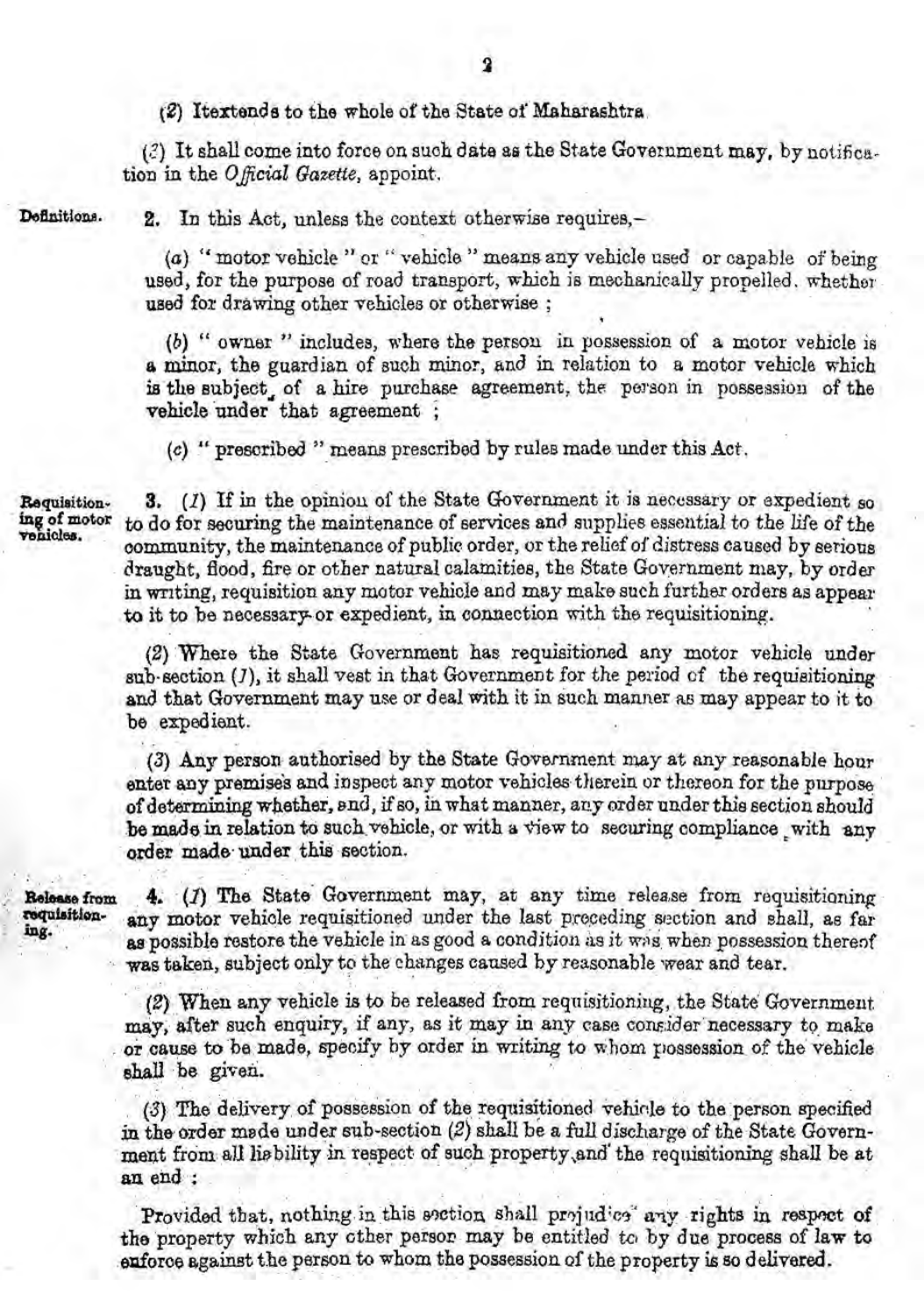(*i*) Where the person to whom the possession of any requisitioned vehicle is to be given cannot be found and has no legal agent or other person empowered to accept delivery on his behalf, the State Government shall cause a notice declaring that the -vehicle is released from requisitioning to be published in the *Official Gazette.* .

(5) When. such notice is published in the *Official* Gazette, the vehicle specified therein shall cease to be subject to requisitioning on and from the date of such publication and be deemed to have been delivered to the person entitled to possession thereof and the State Government shall not be liable for any compensation or other claims in respect of the property for any period after such date.

5. ( $\degree$ ) The compensation payable in respect of requisitioning of any motor vehicle Compensational be the sum total of the following items :shall be the sum total of the following items :- tion for the sum total of the following items :-

 $(i)$  interest on the cost at which the owner had purchased the vehicle calculated  $\lim_{n \to \infty}$ in a manner and at a rate, not being less than 3 per cent. and above 6 per cent. per annum, that may be prescribed for all or any class of motor vehicles:

Provided that, where the vehicle had been obtained by the owner as a gift or ita cost cannot be established by him to the satisfaction of the State Governmentor its coat exceeds the current replac{\!Dentprice of the vehicle. the current price of the same vehicle or vehicle which, in the opinion of the State Government, is substantially similar to it, shall be taken to be its  $cost$ ;

. *(ii)* an amount representing depreciation of the vehicle during the period of its requisitioning calculated at a rate not exceeding 30 per cent. per annum and in.a manner that may be prescribed for all or any class of motor vehicles;

*(iii)* an amount for the loss of the use of the vehicle or of any profits that might have been earned but for the requisitioning, at such percentage not-being less than 3 per cent. per annum, as may be prescribed, of the cost referred to in clause (i) above as reduced by depreciation calculated at the same rate as for clause *(ii)* above in such manner and for such period as may be so prescribed;

(*iv*) any further amount that the State Government may by general or special order specify : order specify:: ... .

Provided that, if during the period of requisitioning the vehicle is damaged otherwise than by normal wear and tear, or lost at a time when it is not insured, there shall be paid to the owner additional compensation of a sum equal to the cost of making good the damage or, in the case of a total loss, a sum equal to the compensation that may be payable if the property is acquired on the date of the loss, such compensation being determined in the prescribed manner.

-co]Jlpenas.tionbeing determined iD.t~e prescribed manner. '. (~) Where the oWneris aggrieved by the amount of compensationderennmed in accordance with sub-section ( ), he may make an application within such time and in such form and manner as may be prescribed to the State Government, for referring the matter to an arbitrator appointed in this behalf by that Government. Such arbitrator shall be a person who has had judicial experience. The amount of compensation to be paid shall be such as may be determined by the arbitrator in accordance with sub-section  $(I)$ .

 $\langle \mathcal{C} \rangle$  Where there is any dispute as to the title to receive the compensation or as to the apportior ment of the amount of compensation, it shall be referred to such arbitrator appointed in this behalf by the State Government for determination, and shall be determined in accordance with the decision of such arbitrator. . . . .

(4) Any decision of the arbitrator under sub-section (2) or  $(3)$  shall be final.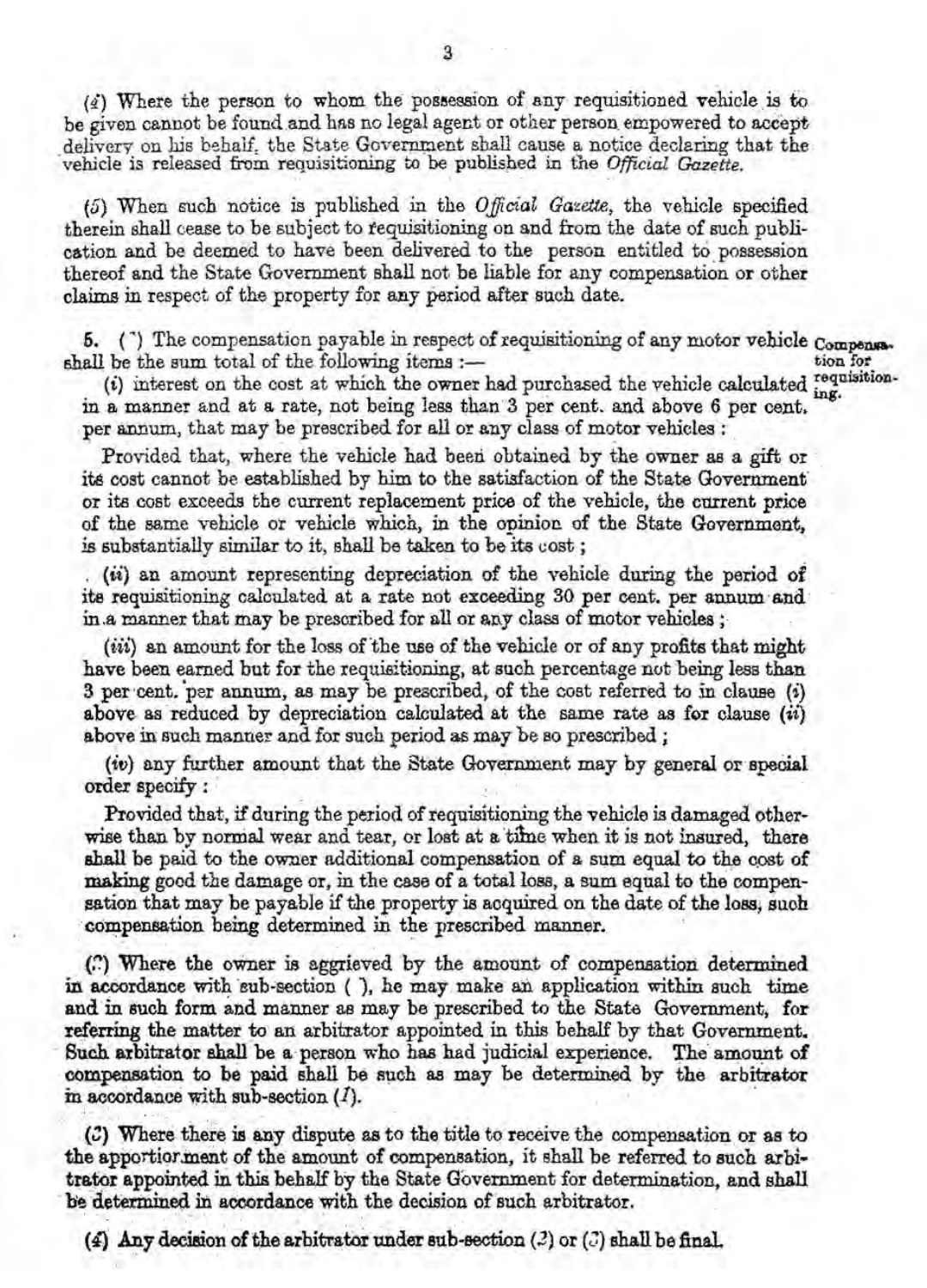Payment of compensation.

The compensation determined under the last preceding section for requisition-6. ing any motor vehicle shall be paid within such period, at such intervals and in such manner as may be prescribed :

Provided that, where payment of the compensation is delayed beyond the period so prescribed, interest shall be payable on the amount or part of the amount in arrear at such rate not being less than 3 per cent, or above 6 per cent, per annum and with effect from such date or dates as may be prescribed.

Power to require information, eto.

7. The State Government may, with a view to requisitioning any motor vehicle or determining the compensation payable therefor or taking any other action in pursua..ce of the foregoing provisions, by order in writing,-

(a) require any person to submit to it or such authority as may be specified in the order, within such time or at such intervals, such information and documents in his possession relating to the vehicle as may be specified therein, being information and documents reasonably necessary for carrying into effect the provisions aforesaid:

(b) direct that the owner or person in charge of the property shall not without the permission of the State Government dispose of it, or remove it or any tyres. tubes, accessories or parts from the vehicle, from the premises in which it is kept, till the expiry of such period as may be so specified.

8. If any person contravenes any order made under section 3 or section 7, he shall, on conviction, be punished with imprisonment for a term which may extend to one year, or with fine, or with both.

**9.** (*I*) If in the opinion of the State Government it is necessary or expedient so to do for securing the maintenance of services and supplies essential to the life of the community, the maintenance of public order, or the relief of distress caused by serious draught, flood, fire or other natural calamity, the State Government may without prejudice to other provisions of this Act, by general or special order, in such area and for such period as may be specified in the order,-

(a) regulate, restrict or give directions with respect to, the use of any motor vehicle for the purpose of road transport, or the sale or purchase of any such vehicle ;

(b) require any person owning, or having in his possession or under his control, any motor vehicle (hereinafter in this section referred to as "the said person") to make to any person specified in this behalf a return giving such perticulars as may be specified in the order with regard to such vehicle and require such return to be verified in such manner as may be specified therein;

(c) require the said person to give notice in such manner as may be specified in the order before disposing of the motor vehicle or allowing it to pass out of his possession or control;

 $(d)$  require the said person, or any person employed in connection with any motor vehicle, to comply with any directions given by any person specified in, or duly authorised in pursuance of, the order; and such directions may require the said person or such employed person to use the vehicle for the conveyance of such persons or goods at such time and by such routes as may be set forth in the directions;

Penalty for contravention of any order regarding requisitioning.

Control of motor vehicles.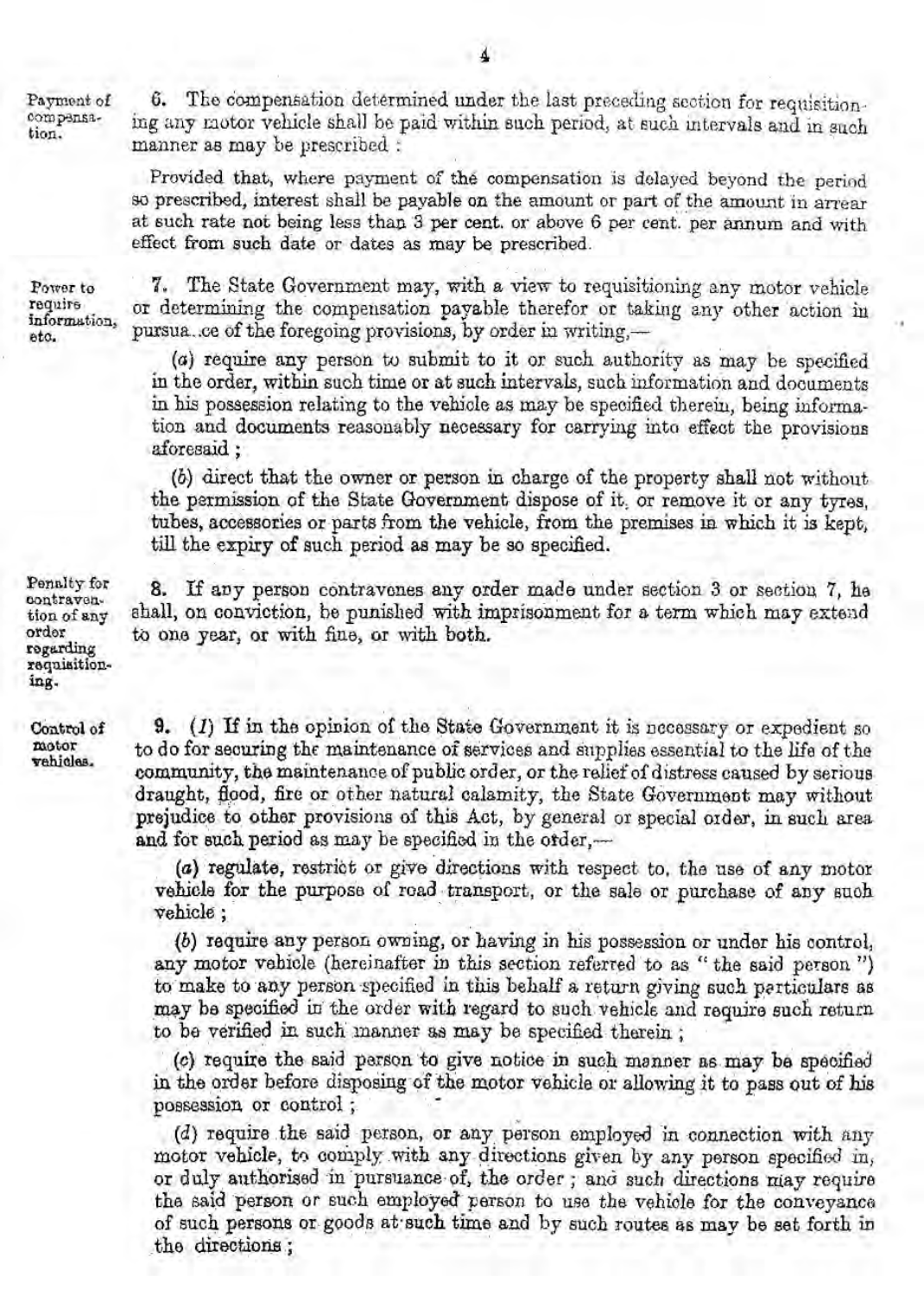*(e)* prescribe the conditions subject to which, and the rates at which any motor vehicle may be hired for the nurpose of road transport and persons or goods may be carried by road, and the conditions subject. to which goods so carried or to he carried may be discharged or loaded ;

(f) provide for the giving of directions with respect to the carriage of persons or goods on any particular motor vehicle, or by any particular route, or to any particular clearing house or depot:

 $(q)$  provide for the regulation of the priority in which persons and goods are to be carried by road and vehicles are to be used for the purpose of road transport;

*(h)* make such other provisions in relation to road transport as appear to the State Government to be necessary or expedient.

(2) If any police officer or any other person authorised by the State Government in this behalf has reason to believe that any motor vehicle is or is kept, in or upon any building, land or other premises, or is being used by any person in contravention of an order made under sub-section  $(I)$ , such officer or person may-

*(a)* enter and search any such premises, and seize any motor vehicle found which he suspects to be therein or thereon in contravention of the order ;

(b) stop-such person and seize any motor vehicle which is being used in contravention of the order.

(3) If any person contravenes any order made in pursuance of this section, he shall, on conviction, be punished with imprisonment for a term which may extend to six months, or with fine, or with both.

10. Save as otherwise expressly provided in this Act, any order made or notice Service of issued under the provisions of this Act shall be deemed to have been scryed on the orders and owner of a motor vehicle if it is served on the person having possession or control of that vehicle.

11. The State Government may, by notification in the Official Gazette, direct that Delegation any powers conferred or any duty imposed on that Government by any of the provi- and duties sions of this Act (except the power to make rules) shall, under such conditions, if any, of State as may be specified in the direction, be exercised or discharged also by such officer Government. or class of officers as may be so specified, being not lower in rank than Deputy Collector or Executive Engineer or Deputy Commissioner of Police.

12.  $(1)$  No suit, prosecution or other legal proceedings shall lie against any Protection person for anything which is in good faith done or omitted to be done in pursuance of action of this Act or any rules or ordors made thereunder.<br>write with the under this contract the deterministic deterministic deterministic deterministic deterministic deterministic deterministic deterministic deterministic deter

. , . .. Act. (:?) Noauit' or otherlegalprooeeding shall lie againatthe State Government for any damage caused or likely to be caused by anything in good faith done or omitted to be done in pursuance of this Act or any rules or orders made thereunder.